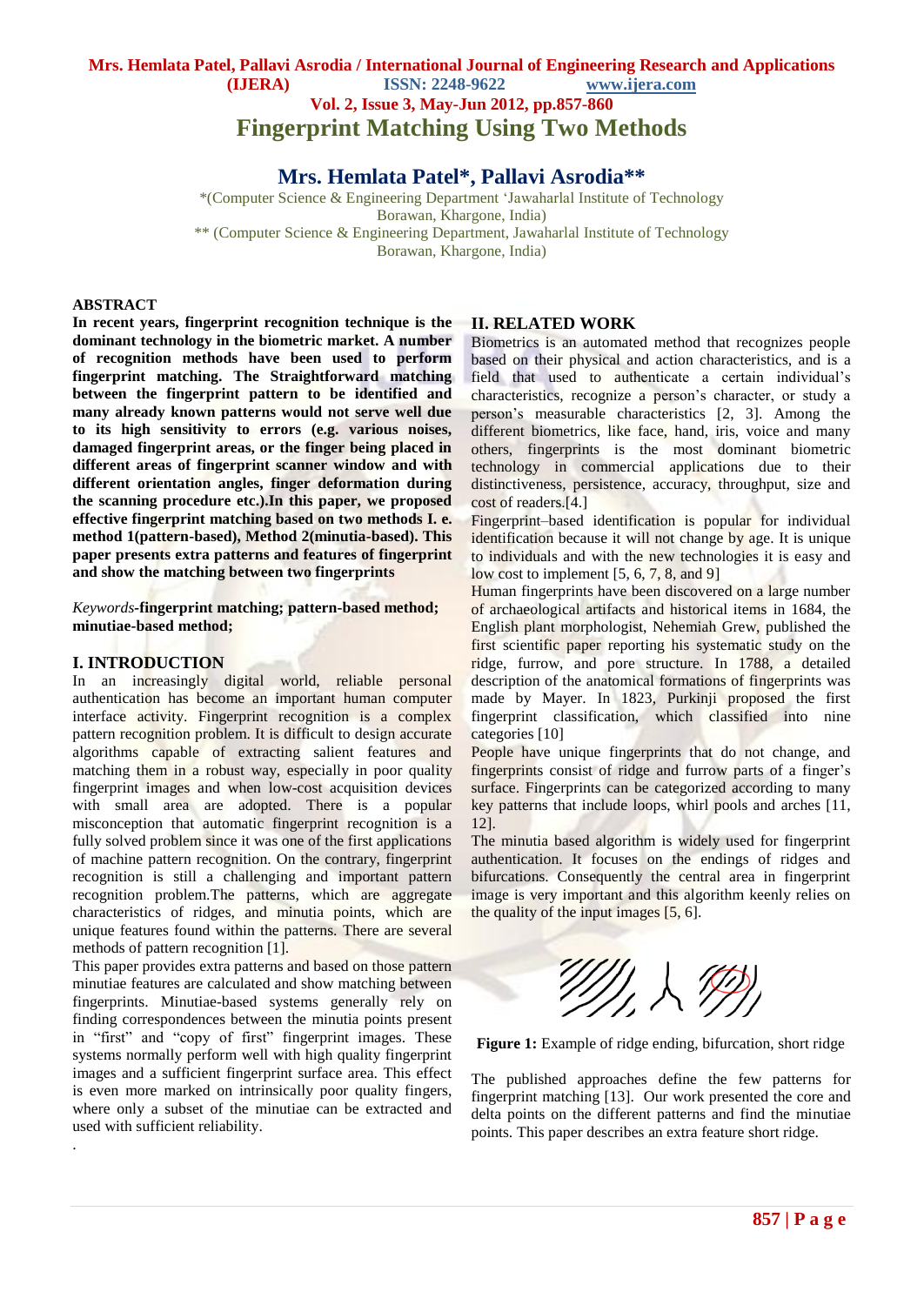#### **Mrs. Hemlata Patel, Pallavi Asrodia / International Journal of Engineering Research and Applications (IJERA) ISSN: 2248-9622 www.ijera.com**

**Vol. 2, Issue 3, May-Jun 2012, pp.**

## **III. UNIQUE FEATURES OF FINGERPRINT**

There are a number of different strategies through which fingerprint identification can be done, among which verification through minutia points is the most simple and easy[13][14].

According to the current most widely used Galton -Henry system, the fingerprint is divided into five classifications [13] [14]:

- Arch: Fingerprint lines start from side of the finger and end at the other side, do not return and on the core points and delta point.
- Tented Arch: Like an arch fingerprint, but graphic Centre upward rise in the vertical direction, equivalent to a core and a delta on the same vertical line.
- Left Loop: Circular pattern that is fingerprint lines access from one direction then back from the same direction after a rotation around. To the left is Left Loop. There is a core and a delta at the lower left.
- Right Loop: To the right is Right Loop. There is a Core and a delta at the lower right.
- Whorl: At least one fingerprint stripe rotate into a closed curve around the centre, there are two core points in centre, a triangular point on each side when the cores are not in the same vertical line, here will form a double helix.



**Figure 2:** Example of fingerprint pattern.

The second set of features of a fingerprint is cores and deltas. The core is located by a square while the delta is located by a triangle as shown below diagram.

## **Core & Delta**





## **IV. FINGERPRINT RECOGNITION SYSTEM**

Fingerprint identification is perhaps the oldest of all the biometric techniques. Fingerprints have a long history of use in police forensic science. Because of this, the authentication by fingerprint is the most convenient biometric element to identify a person. A large variety of solutions are already available and the technology is mature. Fingerprint technology can be used to authenticate a person versus a pin code when entered for an ATM/online debit transaction or a signature for a credit card transaction.

A verification system authenticates a person"s identity by comparing the captured biometric characteristic with her own biometric template pre-stored in the system. An **EXCEP** fication system recognizes an individual by searching

One core in the experiment of the entire template database for a match.

## **V. PROPOSED WORK**

The main features of our approach for feature extraction can be described as followed. We view a fingerprint image as a flow pattern with a definite texture The SDK must be capable of processing fingerprint images supplied to the SDK in uncompressed raw 8-bit (one byte per pixel) greyscale format. Each image shall appear to have been captured in an upright position and approximately centred horizontally in the field of view. The image data shall appear to be the result of a scanning of a conventional inked impression of a fingerprint. Figure 1 illustrates the recording order for the scanned image. The origin is the upper left corner of the image. The x-coordinate (horizontal) position shall increase positively from the origin to the right side of the image. The y-coordinate (vertical) position shall increase positively from the origin to the bottom of the image.

#### Scan Representation

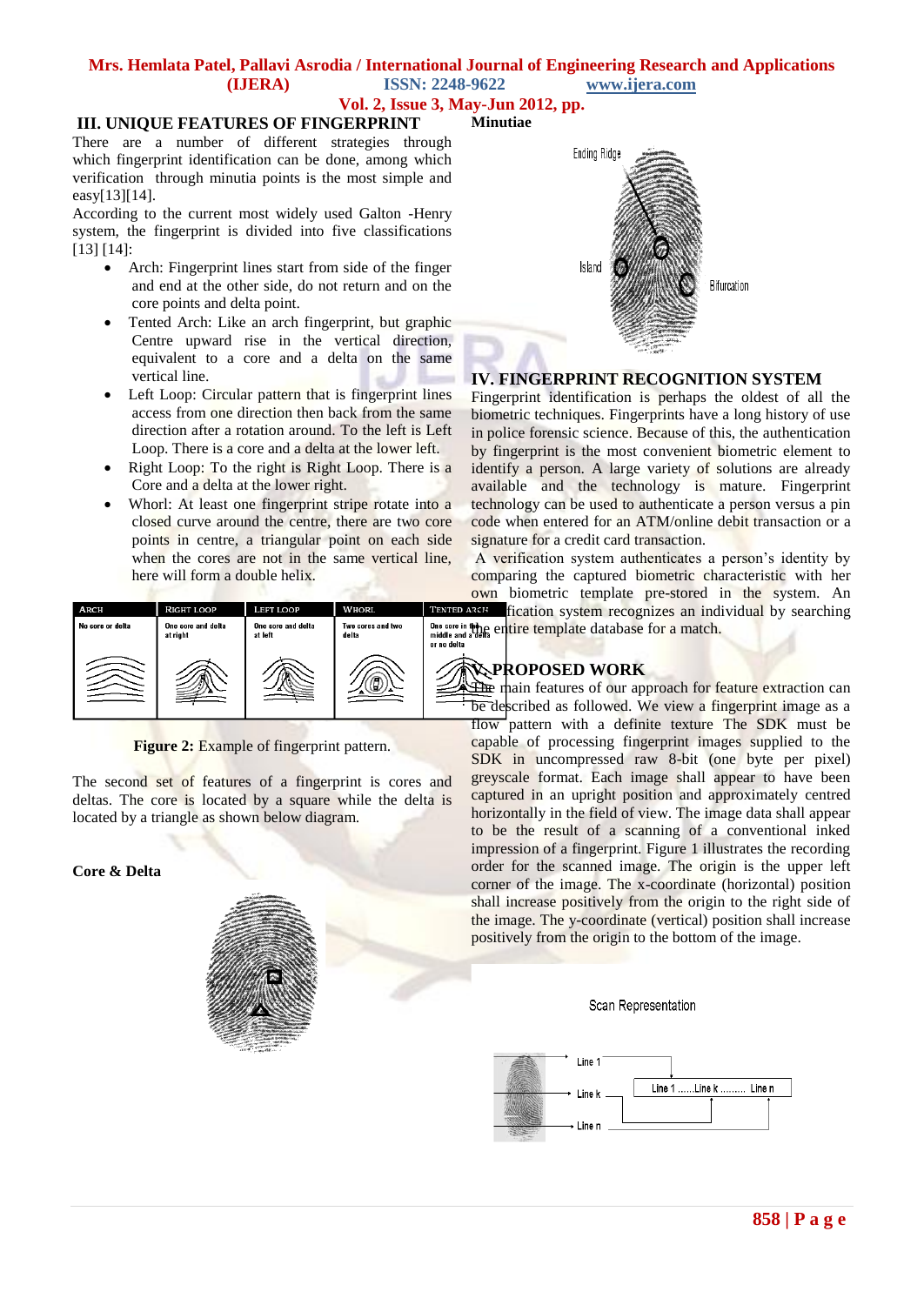## **Mrs. Hemlata Patel, Pallavi Asrodia / International Journal of Engineering Research and Applications (IJERA) ISSN: 2248-9622 www.ijera.com Vol. 2, Issue 3, May-Jun 2012, pp.**

**Figure 3. Order of scanned lines**

| P <sub>8</sub> | P7             | P6             |
|----------------|----------------|----------------|
| P1             | P <sub>0</sub> | P <sub>5</sub> |
| P <sub>2</sub> | P <sub>3</sub> | P4             |
|                |                |                |

Raw 8-bit greyscale images are canonically encoded. The minimum value that will be assigned to a "black" pixel is zero. The maximum value that will be assigned to a "white" pixel is 255. Intermediate gray levels will have assigned values of 1- 254. The pixels are stored left to right, top to bottom, with one 8-bit byte per pixel. The number of bytes in an image is equal to its height multiplied by its width as measured in pixels; there is no header. The image height and width in pixels will be supplied to the SDK as supplemental information.

#### **Stages involved in Fingerprint Recognition:**

The stages involved in fingerprint recognition are

#### **Pre-processing:**

**(i) Histogram Equalization:** To increase the contrast of the captured image histogram equalization is necessary. The histogram of a digital image with gray levels in the range  $(0, 0)$ L-1) is a discrete function defined by

> $P$  (rk) = nk/n Where, Rk- Kth gray level Nk- no. of pixels

**(ii) Lowpass Filtering:** To smooth the high frequency regions of the print low pass filtering is necessary. For this purpose *Weiner Lowpass Filtering* is used.

**(iii) Binarization:** Binarization is the process in which the gray scale image is converted into a binary image by thresholding and is defined as

1 if pixel value > mean

Binarized pixel value =

0 otherwise

Where, mean (μmn) is defined by Where,  $\mu$ mn - mean of region  $(m \times n)$  th sub-image A, B - size of sub image Gs (i, j) - original image

**(iv) Thinning:** To reduce the complexity in processing the binarized image, thinning is performed. It is a process of reducing the width of the ridges in the fingerprint image to one pixel wide (skeleton image) by morphological thinning Operation- Hilditch algorithm can be used.

-Based on spatial domain method, consider each pixel with its neighbors.

-By using some thinning rules, we can generate a one pixel wide skeleton image.

**Connectivity:** To make the thinned image as a perfect single pixel width image with continuity in the ridge flow connectivity is performed. (i.e.) refining the skeleton, transforming the skeleton into a state from which valid minutia information can be extracted. Based on some neighborhood technique to remove any undesirable artifacts. Consider a 3 X 3 sub-image from thinned image with center pixel as the region of interest, the following operation is performed.



If p0 & p6 =1 then make p7 & p5=0 If p0 & p8 =1 then make p7 & p1=0

**Feature Extraction:** Extracting the minutiae - end points and branch points from the skelitonized image and storing it in a separate template for matching.

**End point extraction:** If the pixel considered has only one neighbor –considered as end point and stored in a template. **Branch point extraction:** If the pixel considered has exact three neighbors" – considered as branch point and stored in the separate template.

● **Filtering:** Invalid end points, branch points and pores are removed from the templates by comparing it with the original image. Thus reducing the error rate.

## **VI. FINGERPRINT MATCHING**

Fingerprint matching is the process used to determine whether two sets of fingerprint come from the same finger. One fingerprint is stored into the database and other is employee"s current fingerprint.

Minutiae point refers to the topical characteristic at the end point of the ridge part. The best way to compare fingerprints is to compare all visual information on the fingerprints. However, this is realistically impossible. Comparing all visual information requires too much data, and this is inappropriate to making a commercialized system. Actual commercialized systems do not store the fingerprint itself, but characteristics of the fingerprints, and codes related to the position of these points of characteristics. Since only characteristics are stored, they cannot be revived as fingerprint visuals, and therefore cannot be used as evidence in legal facilities [2]

**Post-processing:**